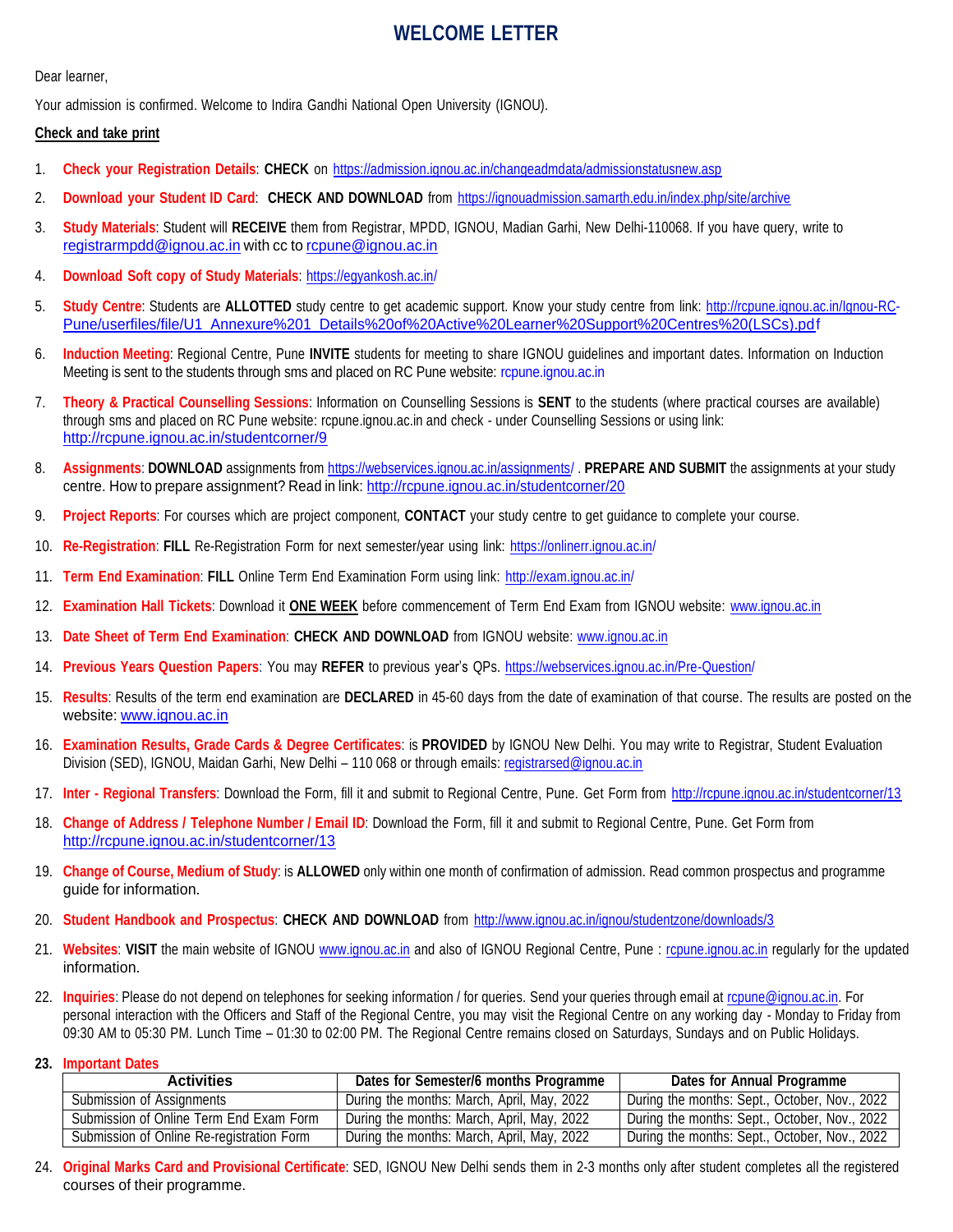# **Indira Gandhi National Open University Regional Centre, Pune**

## Important Links

| ${\bf S}$<br>N.         | <b>TASK/ACTIVITIES</b>                                                | <b>CHECK USING LINK</b>                                                                                                                                                         |  |
|-------------------------|-----------------------------------------------------------------------|---------------------------------------------------------------------------------------------------------------------------------------------------------------------------------|--|
| 1                       | <b>Websites (IGNOU New Delhi)</b>                                     | www.ignou.ac.in                                                                                                                                                                 |  |
| $\overline{\mathbf{c}}$ | <b>Websites (RC Pune)</b>                                             | http://rcpune.ignou.ac.in/                                                                                                                                                      |  |
| 3                       | <b>Admission / Registration Details</b>                               | https://admission.ignou.ac.in/changeadmdata/admissionstatusnew.asp                                                                                                              |  |
| 4                       | <b>Identity Card</b>                                                  | Login to your admission portal and download / Write to repune@ignou.ac.in                                                                                                       |  |
| 5                       | <b>Study Material (Soft copy)</b>                                     | https://egyankosh.ac.in/                                                                                                                                                        |  |
| 6                       | <b>Study Centres under RC Pune with</b><br>contact details            | http://rcpune.ignou.ac.in/Ignou-RC-<br>Pune/userfiles/file/U1_Annexure%201_Details%20of%20Active%20Learner%20Support%<br>20Centres%20(LSCs).pdf                                 |  |
| 7                       | <b>Theoretical Counselling Sessions</b>                               | http://rcpune.ignou.ac.in/studentcorner/9                                                                                                                                       |  |
| 8                       | <b>Practical Sessions</b>                                             | http://rcpune.ignou.ac.in/studentcorner/10                                                                                                                                      |  |
| 9                       | <b>Assignments</b>                                                    | https://webservices.ignou.ac.in/assignments/                                                                                                                                    |  |
| 10                      | Swayam Prabha Channels at IGNOU                                       | https://egyankosh.ac.in/swayamprabha.jsp                                                                                                                                        |  |
| 11                      | <b>Project Reports</b>                                                | As per instructions given in the Programme Guide given to students along with study<br>materials                                                                                |  |
| 12                      | <b>Term End Examination Form</b>                                      | https://exam.ignou.ac.in/                                                                                                                                                       |  |
| 13                      | <b>Examination Hall Tickets</b>                                       | www.ignou.ac.in one week before commencement of the Term End Exam                                                                                                               |  |
| 14                      | <b>Date Sheet of Term End</b><br><b>Examination</b>                   | www.ignou.ac.in/http://www.ignou.ac.in/ignou/aboutignou/division/sed/datesheet                                                                                                  |  |
| 15                      | <b>Question Papers</b>                                                | https://webservices.ignou.ac.in/Pre-Question/                                                                                                                                   |  |
| 16                      | <b>Results &amp; Grade Card</b>                                       | http://www.ignou.ac.in/ignou/studentzone/results/1                                                                                                                              |  |
| 17                      | Re-registration                                                       | https://onlinerr.ignou.ac.in/                                                                                                                                                   |  |
| 18                      | <b>Degree Certificates</b>                                            | https://sedservices.ignou.ac.in/idms/                                                                                                                                           |  |
| 19                      | <b>Re-Evaluation of Examination</b><br><b>Answers Papers</b>          | https://onlinerr.ignou.ac.in/reevaluation/                                                                                                                                      |  |
| 20                      | <b>Migration Certificate</b>                                          | http://ignou.ac.in/userfiles/Migration%20Certificate.pdf                                                                                                                        |  |
| 21                      | <b>Regional Centre Change / Transfers</b>                             | http://rcpune.ignou.ac.in/Ignou-RC-<br>Pune/userfiles/file/Change%20of%20Regional%20Center.pdf                                                                                  |  |
| 22                      | <b>Change of Study Centre/Address/</b><br>Telephone Number / Email ID | http://rcpune.ignou.ac.in/Ignou-RC-<br>Pune/userfiles/file/Change%20of%20Address_SC_other.pdf                                                                                   |  |
| 23                      | <b>Change of Course, Medium of Study</b>                              | http://rcpune.ignou.ac.in/Ignou-RC-Pune/userfiles/file/Change%20of%20Elective.pdf                                                                                               |  |
| 24                      | <b>Scholarships</b>                                                   | https://mahaeschol.maharashtra.gov.in/MahaEschol/Scholarships/Account/Login.aspx                                                                                                |  |
| 25                      | <b>Taking Of Exam From Overseas</b><br><b>Study Centres</b>           | Write to international division @ignou.ac.in                                                                                                                                    |  |
| 26                      | <b>Prospectus</b>                                                     | http://www.ignou.ac.in/ignou/studentzone/downloads/3                                                                                                                            |  |
| 27                      | <b>Programme Guide</b>                                                | https://egyankosh.ac.in/                                                                                                                                                        |  |
| 28                      | FAQs                                                                  | http://admission.ignou.ac.in/FAQ.htm<br>http://ignou.ac.in//userfiles/Frequently%20Asked%20Questions(3).pdf                                                                     |  |
| 29                      | <b>iGRAM</b>                                                          | http://igram.ignou.ac.in/                                                                                                                                                       |  |
| 30                      | <b>Inquiries</b>                                                      | Regional Director, IGNOU Regional Centre, 1st Floor, MSFC Building, 270,<br>Senapati Bapat Road Pune, 411016. Maharastra.<br>Email: rcpune@ignou.ac.in<br>Ph:- +91-020-25671867 |  |